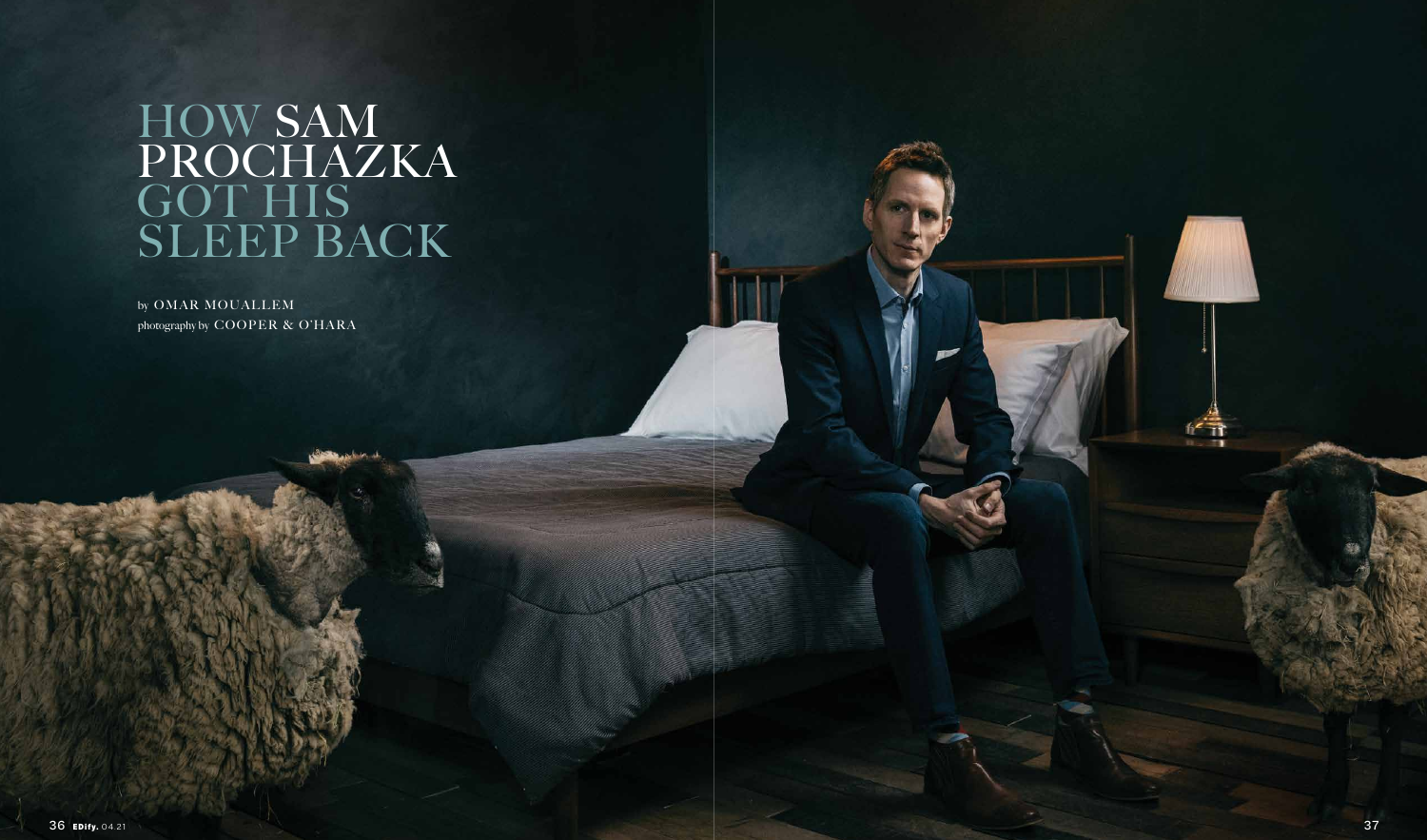Ask Sam Prochazka, the CEO of the online mattress retailer GoodMorning.com, whether there's been a time in his life when he lost sleep, and he'll say twice — neither of which had to do with the quality of his bed.

> The first time was during the Great Recession in 2008. His first company, RealpageMaker, a real-estate data firm, got into a head-on collision with the subprime mortgage meltdown. It left him scrambling to meet payroll when he should have been giving Christmas bonuses. Then 28, Sam needed his parents to co-sign a letter of credit to keep the company alive. "Our future was taken away from us," says Sam about the company, which he cofounded with twin brother, Andy.

He managed to give the company a safe landing, but the Great Recession shook the serial entrepreneur's faith in the free market. "I naively believed that if you just think a little harder, there's always another option," he says. "I now believe in a smartly regulated free market."

Most of all, the experience prepared him for round two of sleepless nights a few years later. Now the head of his promising new "bed-in-a-box" venture, Sam was kept awake by a stampede of Silicon Valley unicorns that pounced into the very industry that he'd helped pioneer.

Let's back up a bit. To understand GoodMorning.com's wild ride, you have to first understand the man in the driver's seat.

Sam Prochazka inherited the best of both left and right brain from neurophysiologist and cellist parents. Raised in Mill Creek, he and his identical twin brother, Andy, learned how to code at 10, build computers at 13 and, by 17 had their first enterprise, selling unsanctioned junk food in high school. After completing computer engineering degrees together, they collaboratively founded two separately run tech companies — RealpageMaker, which sold "big data" to real estate, and Rehabtronics, which creates gamified gear for brain injury and stroke patients.

By 30, the Brothers Prochazka added to their family's repertoire, GoodMorning.com, which they cofounded with sister Helenka Popiel, and Article, which Andy cofounded with two others, now one of the most popular furniture designers in North America. Both online furniture brands ranked just 15 spots apart on the *Globe and Mail*'s 2020 list of Canada's 400 fastest growing companies. As of last year, they've whittled their responsibilities down to the two furniture brands, with Sam chairing Good-Morning.com in Edmonton and Andy as COO of Article in Vancouver. (Helenka left the mattress brand to start a chemical company.) "What I've learned is that you have to know when to move on," says Sam, "but it's really tough for an entrepreneur to move on."

"Sam has more patience for the details than I do," admits Andy. "I just want to get going on things. I'm more tolerant of uncertainty. Sam is more meticulous than me."

 "This is another key to learning," Sam says, "question assumptions, think deeply and improve the truth." These served him well in the aftermath of the Great Recession, when Sam, searching for a new ship to sail, discovered one amid the coffee breath and aggressive and unpleasant sales tactics found in a mattress store.  $\rightarrow$ 

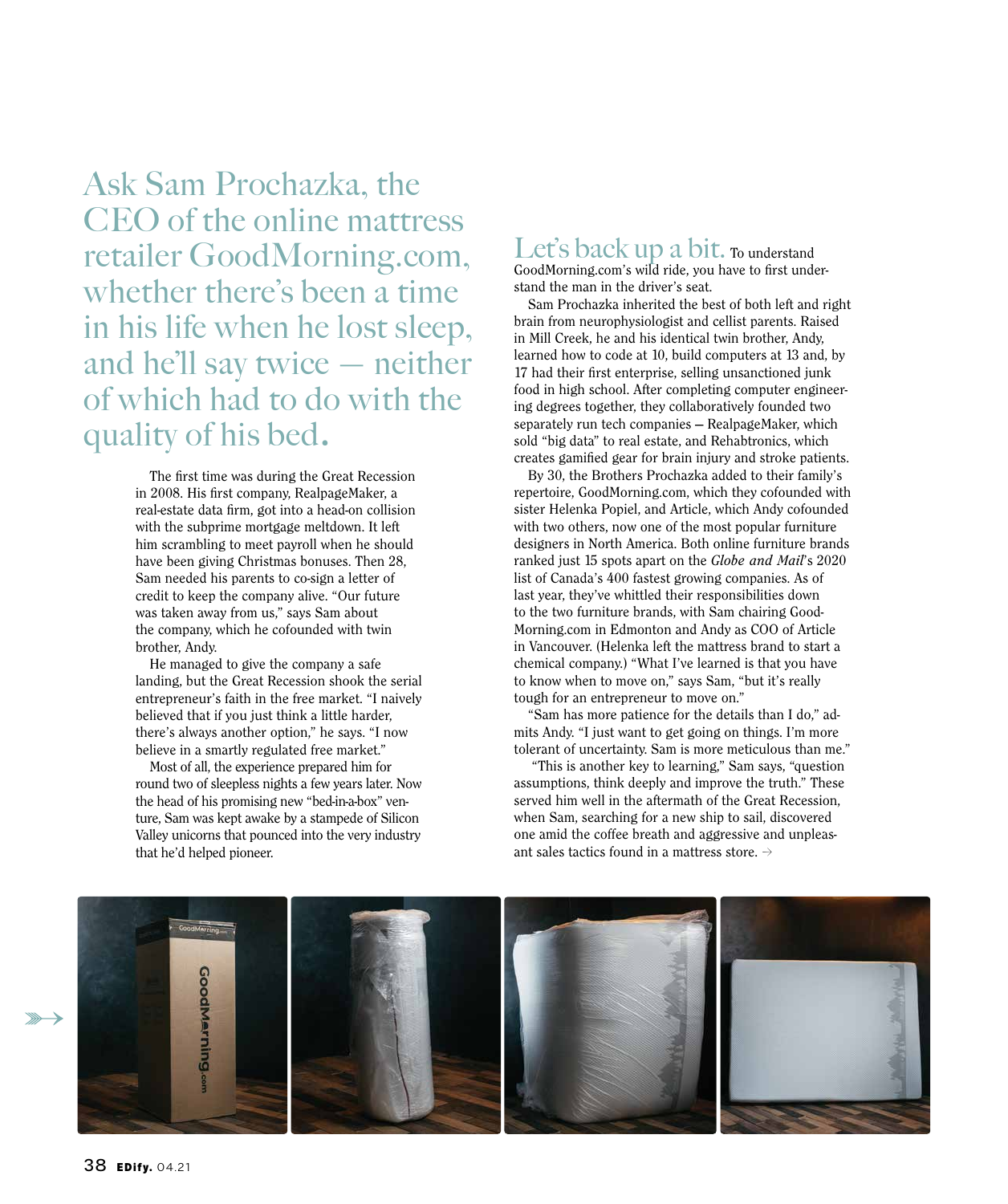"THERE ARE TWO INNOVATIONS THAT CHANGED THE MATTRESS UNIVERSE,<br>AND THEY BOTH CAME FROM US."

— Sam Prochazka, CEO GoodMorning.com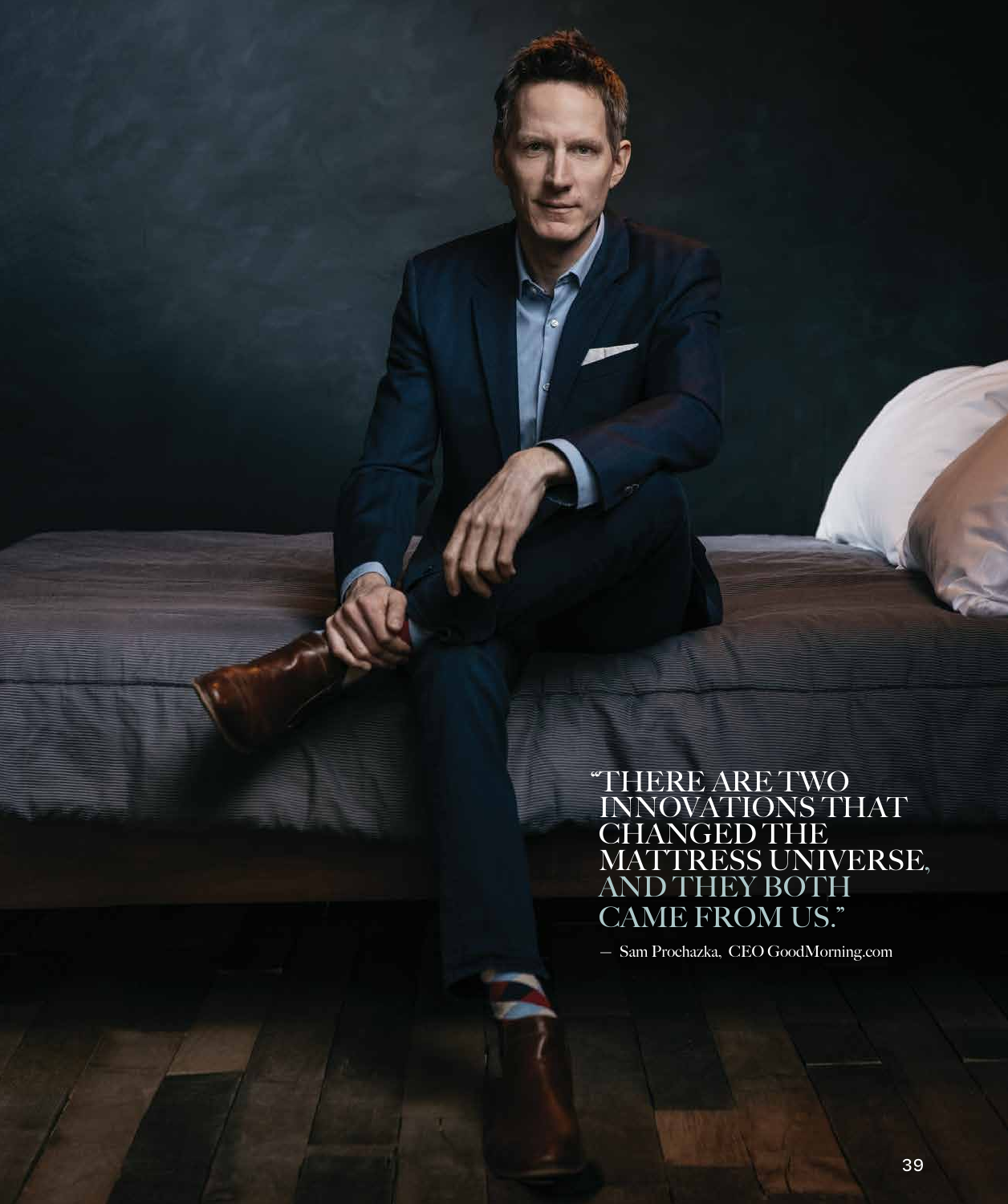"It was mind-blowing," he says about the revelation that followed him back to his car. "Walking in, dealing with this person who you don't want to deal with, trying to convince you with pseudoscience, laying on these extortionately priced products with massive margins because of supply-chain inefficiency."

Is this the refined origin story of a tech-age mattress salesman or the vivid memory of a traumatized entrepreneur? Hard to say. Regardless, Sam did not end up buying a mattress that summer, or ever again.

He and his siblings investigated how they might create a luxury mattress without the inconvenience or overhead costs of, say, a Sleep Country, which produced or sold a quarter of Canadian mattresses. "We recognized TempurPedic as a competitor. A \$3,000 mattress for under \$1,000, that was the goal," says Sam. He found it in China, where a couple of upstart companies had figured out how to smoosh a foam mattress into a 3.5-foot-tall box.

There was just one problem: Who in their right mind would spend \$1,000 on a mattress they've never lied down on? "You've got to remove risk," he says.

Behold, the 120-night-sleep-trial was born.

You've heard of the sleep trial even if you've never heard of its creator. By now, your favourite podcast told you about it in order to sell you a Casper, Endy or Purple mattress. It originated with Novosbed, the Edmonton company's original model and name, in January 2010, mere months after Sam's unpleasant mattress shopping experience.

With neither middlemen, salesmen nor landlords, the Novosbed quickly sold out of its first run. The company (renamed Good-Morning.com in 2018) has since designed six other models and sold 160,000 of them over the past decade. Half of the orders are from 2020, due in part to the spread of Pandemic E-shopping and Nesting Syndrome. (Article also enjoyed a staggering rise in year-overyear sales.)

Yet, GoodMorning.com products comprise only a fraction of Canada's \$1.5 billion mattress industry. The company struggles to stand out even amongst its direct competitors in the fastest growing slice of that market.



## "I'm sure people will dispute

this claim, but this little company in Edmonton, the offices of which we're currently sitting in, are the reason podcasts were dominated by mattress companies, even though you never heard about us on those podcasts," says Sam, sounding uncharacteristically boastful. "There are two innovations that changed the mattress universe, and they both came from us."

The first, he says, was the sleep trial, though it was a few years before competitors were bold enough to duplicate it. They waited to see if the rate of return would sink the Edmonton company. Casper was one of the first to follow. "They claimed that they invented it," says Sam. "That's when it went mainstream."

The second innovation, claims Sam, was in fact the one that led to "peak mattress."

In 2011, the company, looking for a better quality memory foam that cools the body, moved production to Pennsylvania, where it partnered with a world-leading polyurethane foam factory. But Sam's company had no exclusivity over the invention, and the invention itself was easily imitated by other factories.

Sam was not worried, even as the number of bed-in-abox brands multiplied. As Novosbed, the company had 10 staff and \$8 million in sales in under six years. "Customers were happy, the company was growing," he recalls. They were being compared to Warby Parker glasses in *Fast Company*.